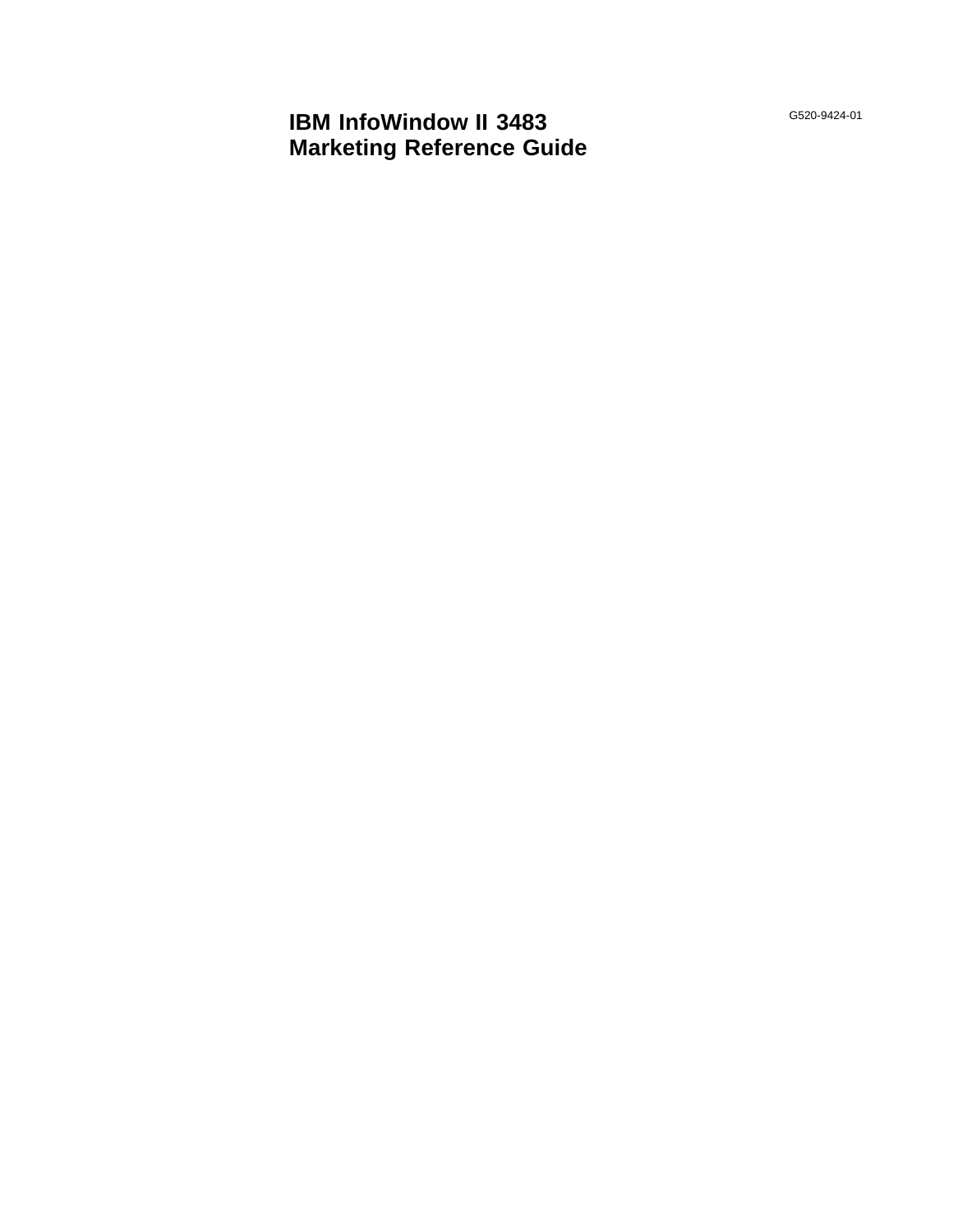G520-9424-01

# **IBM InfoWindow II 3483 Marketing Reference Guide**

IBML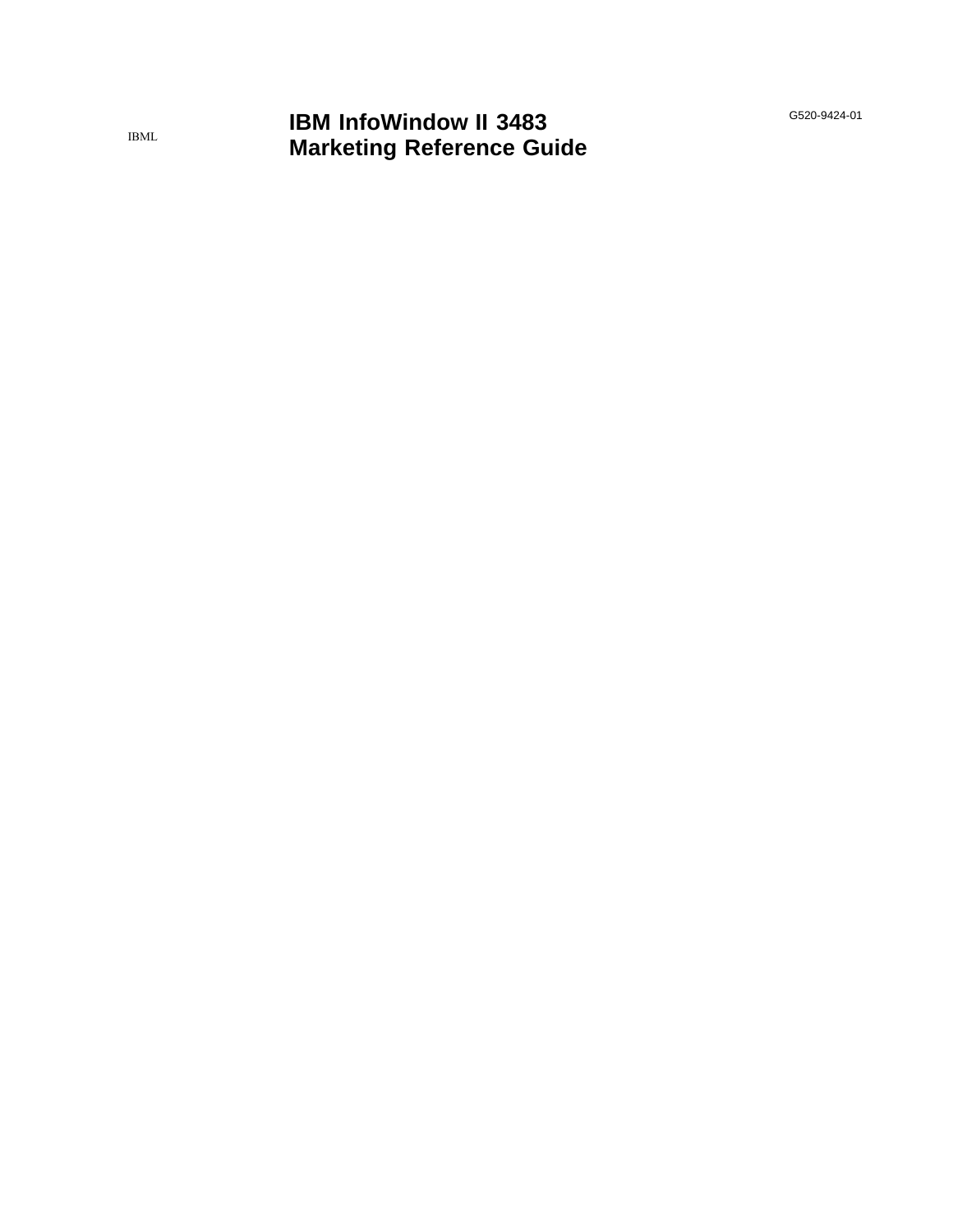#### **Second Edition (United States Version), July 1998**

**The following paragraph does not apply to the United Kingdom or any country were such provisions are inconsistent with local law:** International Business Machines Corporation provides this publication "as is" without warranty of any kind either expressed or implied, including, but not limited to, the implied warranties of merchantability or fitness for a particular purpose. Some states do not allow disclaimer of express or implied warranties in certain transactions, therefore, this statement may not apply to you.

This publication could include technical inaccuracies or typographical errors. Changes are periodically made to the information herein; these changes will be incorporated in new editions of the publication. IBM may make improvements and/or changes in the products(s) and/or programs(s) described in this publication at any time.

IBM reserves the right to alter specifications and other product information without prior notice.

This publication was produced for products and services offered in the United States. IBM may not offer the products, services, or features discussed in this document in other countries, and information is subject to change without notice. Consult your local IBM Representative for information on the products, services and features available in your area.

#### **Purpose:**

This guide provides:

- 3483 Features/Function Information
- 3483 Ordering Information
- 3483 Limited Warranty/Service Information
- 3483 Technical Specifications Information
- 3483-IBM PC Monitor Attachment Information

This guide is intended for IBM Representatives, IBM Business Partners and IBM customers located in the United States as a reference document only.

For a complete descriptions of the 3483, refer to:

• 3483 User's Guide, GA18-7645

#### **IBM PC Company Fax Service/IBM Fax Service/Electronic Copies:**

To obtain a copy of this document, refer to "3483 Marketing Resources, Manuals" on page 13.

#### **Trademark Information:**

The following terms, denoted by an asterisk (\*) in this publication, are trademarks of the IBM Corporation in the United States or other countries or both:

IBM; InfoWindow; Proprinter; Quickwriter; Quietwriter; ExecJet; InkJet; PS/2

The following terms, denoted by a double asterisk (\*\*) in this publication, are trademarks of other companies as follows:

EPSON (Seiko Epson Corporation) FX1050 (Seiko Epson Corporation) LQ1050 (Seiko Epson Corporation) HEWLETT-PACKARD (Hewlett-Packard Company) DeskJet (Hewlett-Packard Company) ThinkJet (Hewlett-Packard Company)

Other trademarks and registered trademarks are the properties of their respective owners.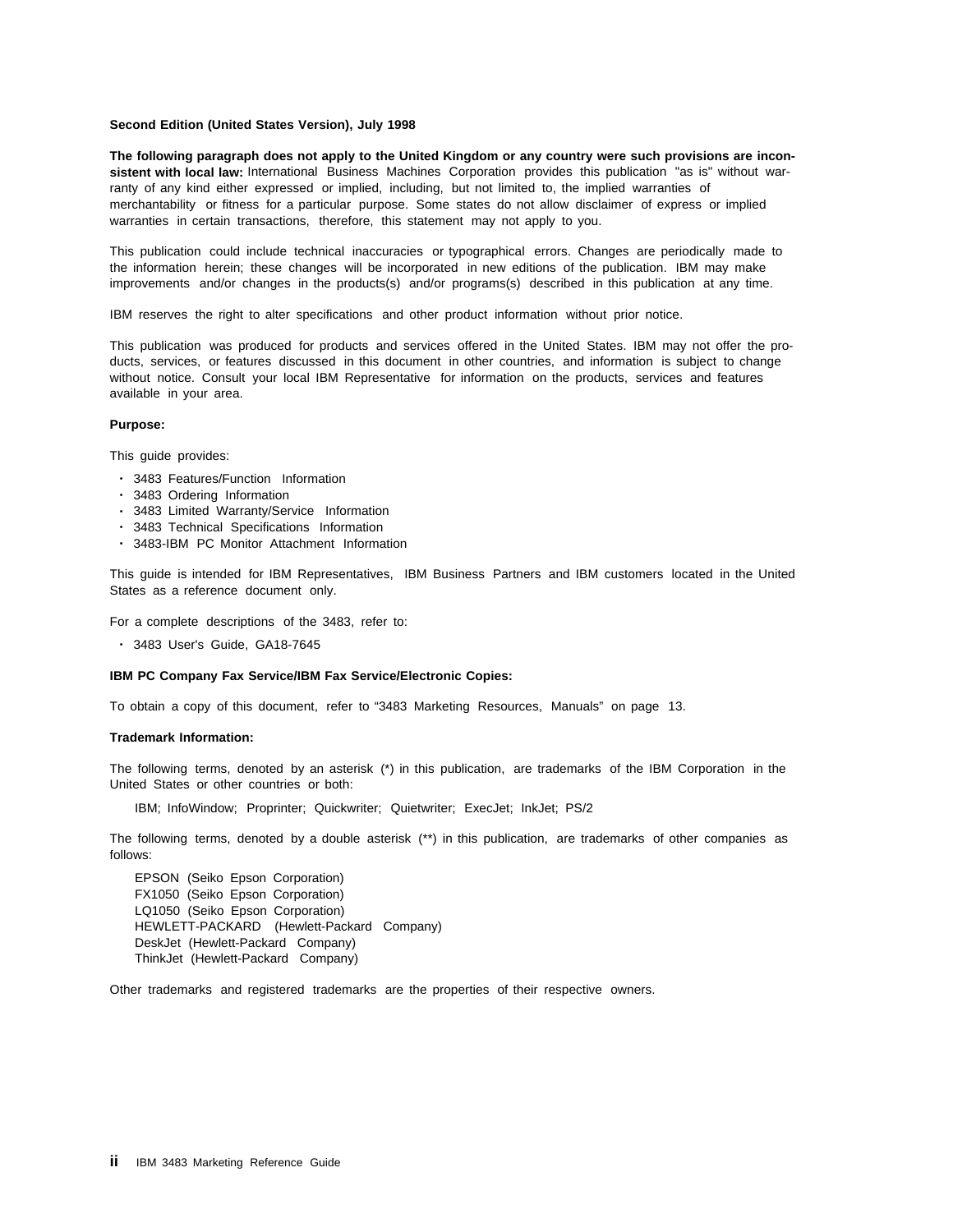# **Contents**

| Family of displays and a subset of the state of the state of the state of the state of the state of the state of the state of the state of the state of the state of the state of the state of the state of the state of the s       |          |
|--------------------------------------------------------------------------------------------------------------------------------------------------------------------------------------------------------------------------------------|----------|
| <b>New Functions</b> ( <i>i.e., i.e., i.e., i.e., i.e., i.e., i.e., i.e., i.e., i.e., i.e., i.e.</i> 1                                                                                                                               |          |
|                                                                                                                                                                                                                                      |          |
|                                                                                                                                                                                                                                      |          |
| Record-Play-Pause records and the contract of the contract of the contract of the contract of the contract of the contract of the contract of the contract of the contract of the contract of the contract of the contract of        |          |
| User Setup Menus entertainment and the set of the set of the set of the set of the set of the set of the set of the set of the set of the set of the set of the set of the set of the set of the set of the set of the set of        |          |
| Extended Vital Product Data response to the contract of the contract of the contract of the contract of the contract of the contract of the contract of the contract of the contract of the contract of the contract of the co       |          |
|                                                                                                                                                                                                                                      |          |
| Presentation Space Copy (and a subsequently and a subsequently and a subsequently and a subsequently and a subsequently and $2$                                                                                                      |          |
| Foreground Color Selection (Fig. 1991) and the contract of the contract of the contract of the contract of the contract of the contract of the contract of the contract of the contract of the contract of the contract of the       |          |
|                                                                                                                                                                                                                                      |          |
| Local/Host Addressable Print (and all and all and all and all and all and all and all and all and all and all a                                                                                                                      |          |
| Printer Definition Utility (Although Line and Although Line and Although Line and Although Line and Although D                                                                                                                       |          |
|                                                                                                                                                                                                                                      |          |
|                                                                                                                                                                                                                                      |          |
| Advanced Power Management (and all also contained a state of the state of the state of the state of the state of the state of the state of the state of the state of the state of the state of the state of the state of the s       |          |
| Security Lock (and a subsequently and a subsequently and a subsequently and a subsequently and a subsequently a subsequently and $3$                                                                                                 |          |
| System Attachment enterpreteration of the system of the system of the system of the system of the system of the system of the system of the system of the system of the system of the system of the system of the system of th       |          |
| 3174 Establishment Controller: Advanced Functions (also assessed as a serie of the state of 4                                                                                                                                        |          |
|                                                                                                                                                                                                                                      |          |
| Local Screen Print <i>and a content of the content of the content of the content of the content of the content of the content of the content of the content of the content of the content of the content of the content of the c</i> |          |
| Host Addressable Print the contract of the contract of the contract of the contract of the Host Addressable Print                                                                                                                    |          |
|                                                                                                                                                                                                                                      |          |
|                                                                                                                                                                                                                                      |          |
| International Standards, Guidelines and Programs enterstanding and the control of the control of the material of the material of the material of the material of the material of the material of the material of the material        |          |
|                                                                                                                                                                                                                                      |          |
| MPR-II Guidelines and account to the contract of the contract of the contract of the contract of the contract of the contract of the contract of the contract of the contract of the contract of the contract of the contract        |          |
|                                                                                                                                                                                                                                      |          |
| 3483 Warranty, Maintenance and Service (United States) Almander Marchanter States (6                                                                                                                                                 |          |
| Limited Warranty (1990) 1996 (1999) 1997 (1998) 1998 (1999) 1999 (1999) 1999 (1999) 1999 (1999) 1999 (1999) 19                                                                                                                       |          |
| Maintenance contract the contract of the contract of the contract of the contract of the contract of the contract of the contract of the contract of the contract of the contract of the contract of the contract of the contr       |          |
|                                                                                                                                                                                                                                      |          |
|                                                                                                                                                                                                                                      |          |
|                                                                                                                                                                                                                                      |          |
|                                                                                                                                                                                                                                      |          |
| 3483 Technical Specifications (and all contracts of the contracts of the contracts of the contracts of the contracts of the contracts of the contracts of the contracts of the contracts of the contracts of the contracts of        |          |
|                                                                                                                                                                                                                                      |          |
| Formats, Resolution and account of the contract of the contract of the contract of the contract of the contract of the contract of the contract of the contract of the contract of the contract of the contract of the contrac       |          |
| Environmental (Modular Logic Unit Only) and account of the control of the Shift of Shift of the Control of the                                                                                                                       |          |
|                                                                                                                                                                                                                                      |          |
|                                                                                                                                                                                                                                      |          |
| General                                                                                                                                                                                                                              |          |
|                                                                                                                                                                                                                                      | 11       |
| 3483 Marketing Resources, Manuals                                                                                                                                                                                                    | 13       |
| IBM PSG Fax System (1-800-IBM-3395)                                                                                                                                                                                                  |          |
| Manuals                                                                                                                                                                                                                              | 13<br>13 |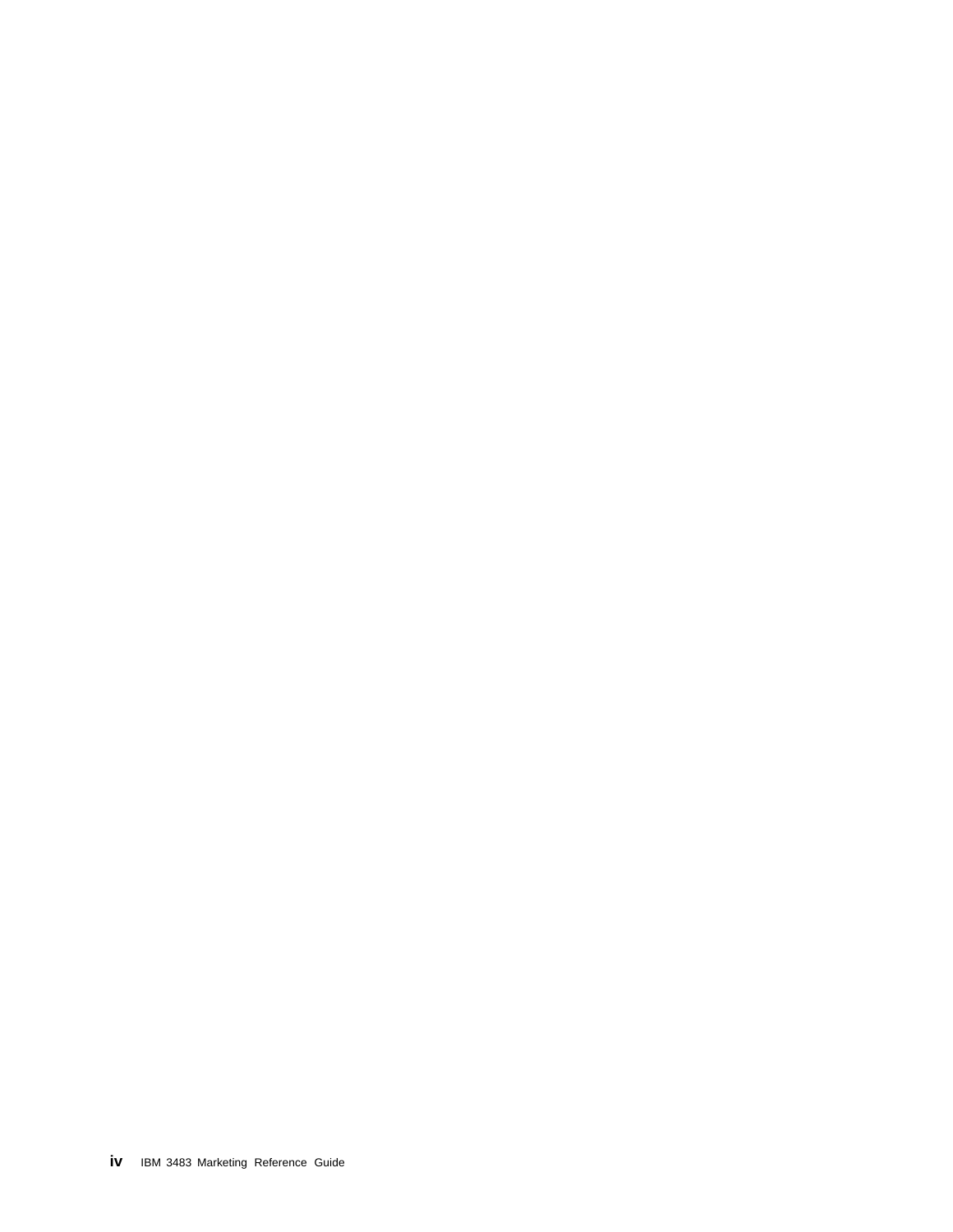# **What is an InfoWindow\* II Display?**

### **Family of displays**

- Designed in conjunction with the 3174 Establishment Controller to increase usability and user productivity.
- IBM's easy to install, easy to use, low-cost workstation.
- 3483 modular design supports attachments of many IBM PC color monitors, including:
	- G42: 14" Conventional CRT with a 13.2" viewable image size.
	- G51: 15" FST CRT with a 13.6" viewable image size.
	- G54: 15" FST CRT with a 13.7" viewable image size.
	- G74: 17" FST CRT with a 15.9" viewable image size.
	- G94: 19" FST CRT with a 17.8" viewable image size.
- Meets many international workplace standards and guidelines, such as ISO Standard 9241 Part 3, and MPR-II Guidelines.
- Meets the US Environmental Protection Agency (EPA) "Energy Star" program. Note: EPA, as a matter of policy, does not endorse any particular company or product.

### **New Functions**

- Record/Play/Pause storage has been increased to 6,000 bytes.
- Reference Screen
- Host/Screen Print available on all InfoWindow II Displays
- Support of 14 additional IBM and non-IBM printers.
- Print Definition Utility (PDU)
- Presentation Space Copy
- Built-in Calculator
- Unprotected Field Markup
- 195,000 color pallet
- Advanced Power Management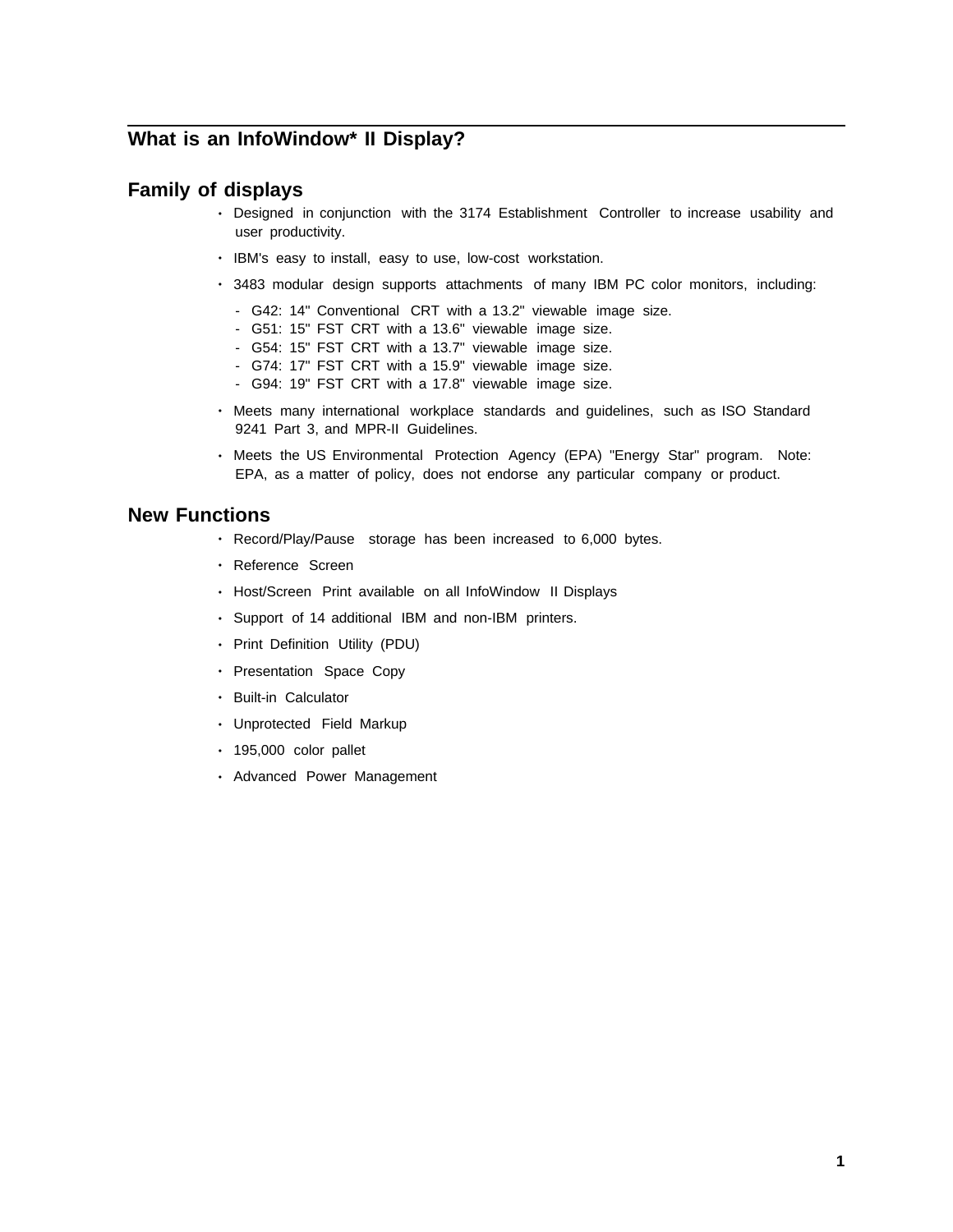### **3483 Functions**

### **Physical Screen Formats**

- Allows the user to configure the display in the following physical screen formats:
	- 24 rows by 80 columns (Mode 2)
	- 32 rows by 80 columns (Mode 3)
	- 43 rows by 80 columns (Mode 4)
	- 27 rows by 132 columns (Mode 5)
	- 50 rows by 80 columns (Reference Screen)
- Physical Screen Format support is monitor dependent, refer to "IBM PC Monitor Attachment Support: 3483" on page 9.
- Reference Screen displays two full 24 by 80 screen formats, in a top-bottom layout.

### **Record-Play-Pause**

• Enables the user to store up to 6,000 frequently used keystroke sequences for later playback, thereby increasing productivity.

#### **User Setup Menus**

- Allows the user to customize the display operating environment to his/her personal preference.
- Three modes are available:
	- Offline Setup
	- Online Display Setup
	- Online Printer Setup

### **Extended Vital Product Data**

• Sends display information to the host processor for centralized asset management. Display information includes: Machine Type, Model, Serial Number and 320 user selected characters. The user selected characters could be items like: location, office number, telephone number, or employee name.

### **Rule Line**

• Allows the user to display the cursor as a horizontal and/or vertical lines which enables fast row and column alignment, such as when using tables.

### **Presentation Space Copy**

• Allows the user to copy screen contents from one area to another area on the same screen.

### **Foreground Color Selection**

• Allows the user to select the 7 foreground from a 195,000 color palette.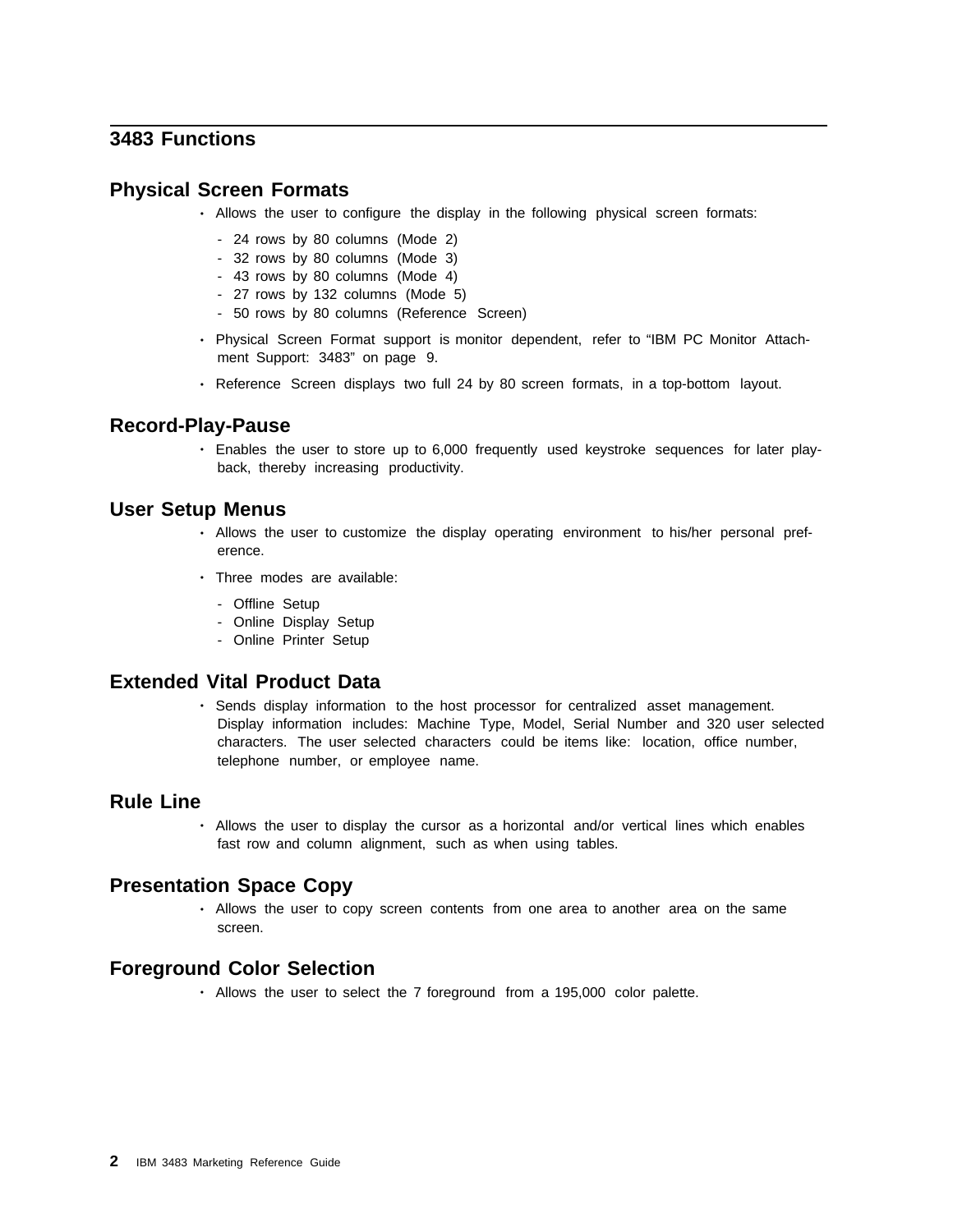### **Calculator**

- Allows the user to perform calculations locally without the need for host application support.
- Calculation operations occur in the OIA (Operator Information Area) keeping the screen display totally viewable.
- A help screen is available to assist the user when required.
- The user can import data from an application to perform a calculation and export the result.
- Allows storing and retrieving of numeric data, as well as frequently used mathematical expressions.

### **Local/Host Addressable Print**

• The display provides a parallel printer port which can be used for local printing, or for host addressable printing. For a description of Local and Host Print, refer to "3483 Parallel Printer Port: Printer Attachment" on page 5.

### **Printer Definition Utility**

- Allows the user to create a printer definition for most printers not included in "3483 Parallel Printer Port: Printer Attachment" on page 5.
- A printer definition includes: Character Translation Table, Command Translation Set, Printer Characteristics

#### **Unprotected Field Markup**

- Allows the user to select how unprotected fields appear.
- Provides for quick identification of the location and size of unprotected fields.
- Three styles are available: Solid Underscore, Period, Rectangle Box

### **Auto Dim**

• Blanks the PC Monitor after a period of inactivity thereby preserving the screen phosphor. See also "Advanced Power Management."

### **Advanced Power Management**

• Supports power management to US EPA Energy Star levels for selected IBM PC monitors. For a list of supported monitors, refer to "IBM PC Monitor Attachment Support: 3483" on page 9.

#### **Security Lock**

- Allows the user to lock the display preventing its unauthorized use.
- A removable physical key is used.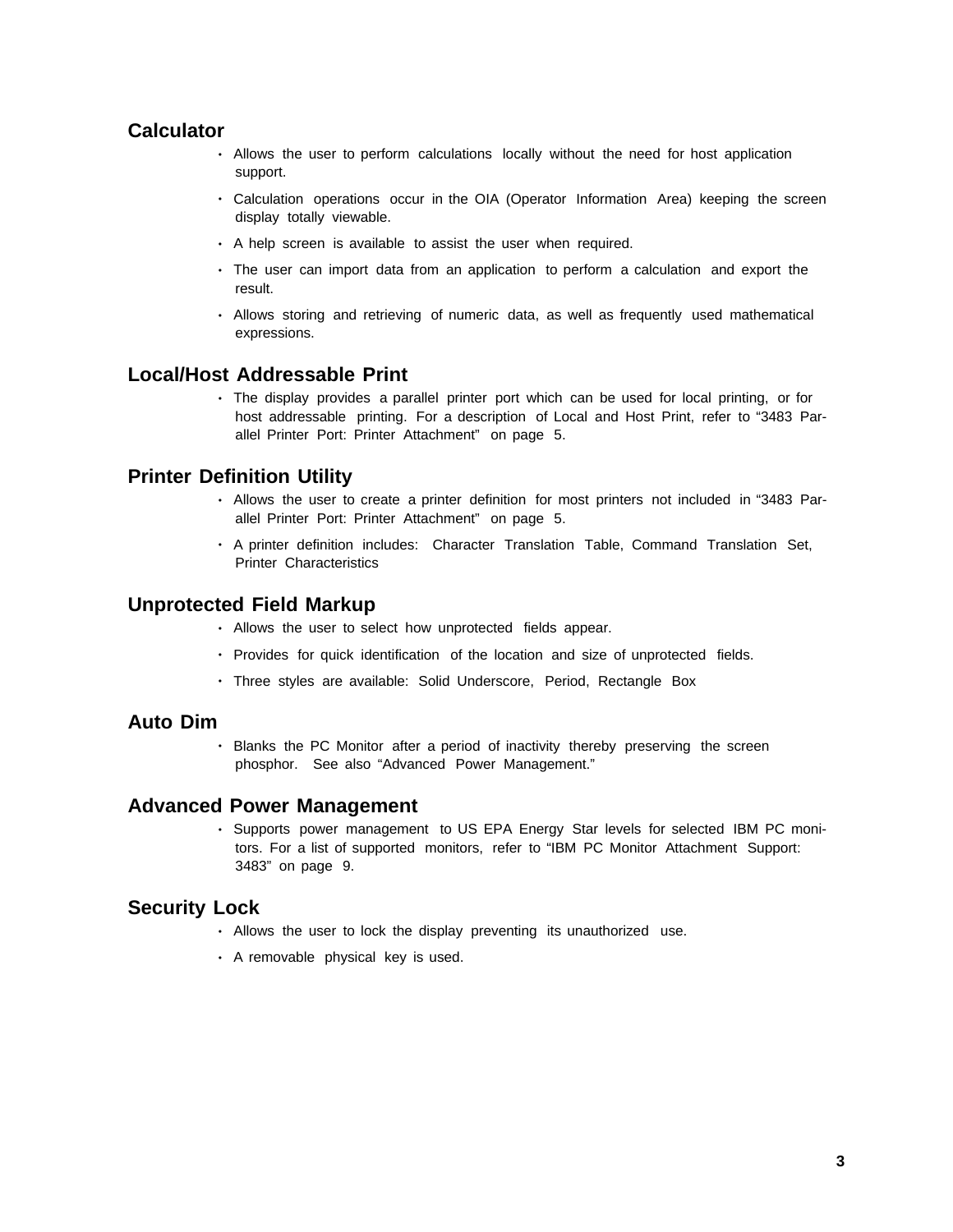### **System Attachment**

| <b>System</b>       | <b>Attachment</b>                              |
|---------------------|------------------------------------------------|
| 43XX, 937X, 308X    | 3174, 3274 - Type A Adapter                    |
| 3090, ES/9000, 8100 | 3174, 3274 - Type A Adapter                    |
| System/36, AS/400   | 3174 - Type A Adapter                          |
| 470X                | Cluster Adapter                                |
| 937X, 922X          | Workstation Subsystem Controller               |
| 43X1                | Workstation Adapter or Display Printer Adapter |

### **3174 Establishment Controller: Advanced Functions**

Extended functional capabilities of the 3174 Establishment Controller with Configuration Support-C Release 2 licensed internal code (LIC):

- **Multiple Logical Terminal Function** Allows simultaneous support up to five host sessions, on the same or multiple hosts.
- **Split Screen** Displays host sessions with user-selectable size windows. Sessions may be assigned to "work groups". Supports the Jump key to "jump" between sessions, the Zoom key to view the entire session, and the Change Screen key to display the next "work group". Supports screen formats of 24 by 80, 32 by 80, 43 by 80.
- **Copy** Supports the copying within the same session or between two sessions.
- **Local Print Buffering** Allows users to copy screen data to a local copy printer and continue typing while the printer prints.
- **Local Shared Host Addressable Printer** Allows users to send a local copy to any other user, on the same 3174, which has a host-addressable printer defined.
- **5250 Emulation** Support for Field Exit, Field Minus, and Field Plus keys. It also provides "5250 reset function".
- **Local Format Storage** 3174 stores commonly used screen formats.
- **TCP/IP TELNET Client Function** Allows the terminal establish a TCP/IP TELNET session with a TCP/IP server anywhere in the existing LAN/WAN network.
- **Type Ahead** Eliminates user from waiting for host response to unlock the keyboard permitting additional data to be entered immediately. Buffers up to 60 keystrokes.
- **Null/Space Processing** Allows use of cursor movement keys to position data entry, without subsequent data movement. Characters may be inserted in field with trailing blanks.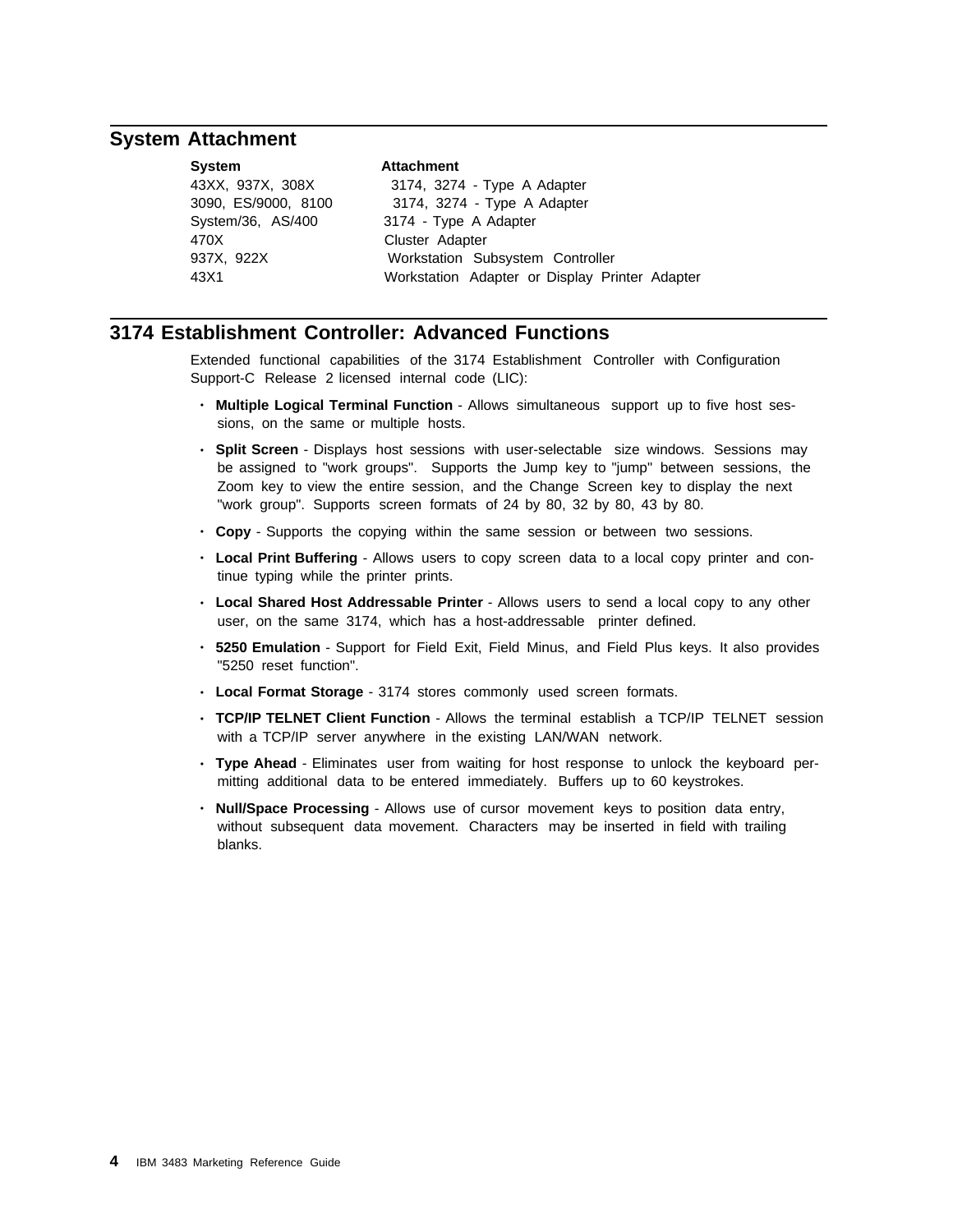### **3483 Parallel Printer Port: Printer Attachment**

- The 3483 provides a parallel printer port which can be used for local screen printing, or for host addressable printing. The following printers are supported:
	- IBM Proprinter II (IBM 4201-2)
	- IBM Proprinter III (IBM 4201-3)
	- IBM Proprinter XL (IBM 4202-2)
	- IBM Proprinter XL III (IBM 4202-3)
	- IBM Proprinter X24E (IBM 4207-2)
	- IBM Proprinter XL24E (IBM 4208-2)
	- IBM Quietwriter III Printer (IBM 5202)
	- IBM Quickwriter Printer (IBM 5204)
	- IBM Proprinter 24P (IBM 4212)
	- IBM LaserPrinter (IBM 4019-001)
	- IBM LaserPrinter (IBM 4019-E01)
	- IBM LaserPrinter (IBM 4029)
	- IBM Personal Printer Series II (IBM 2380)
	- IBM Personal Printer Series II (IBM 2381)
	- IBM Personal Printer Series II (IBM 2390)
	- IBM Personal Printer Series II (IBM 2391)
	- IBM ExecJet\* (IBM 4072)
	- IBM 4226 Printer Model 302
	- HEWLETT-PACKARD\*\* ThinkJet\*\* Printer
	- HEWLETT-PACKARD DeskJet\*\* III Printer
	- EPSON\*\* FX1050 \*\*
	- EPSON LQ1050 \*\*

### **Local Screen Print**

- The Print key supports two types of local print operation:
	- Screen Print All screen data is printed.
	- Trim Print All the data defined by the *trim area* on the screen is printed.

#### **Host Addressable Print**

- The host system recognizes the printer as if it were directly attached to the controller.
- Requires IBM 3174 Establishment Controller Configuration Level A/S Release 5 or higher.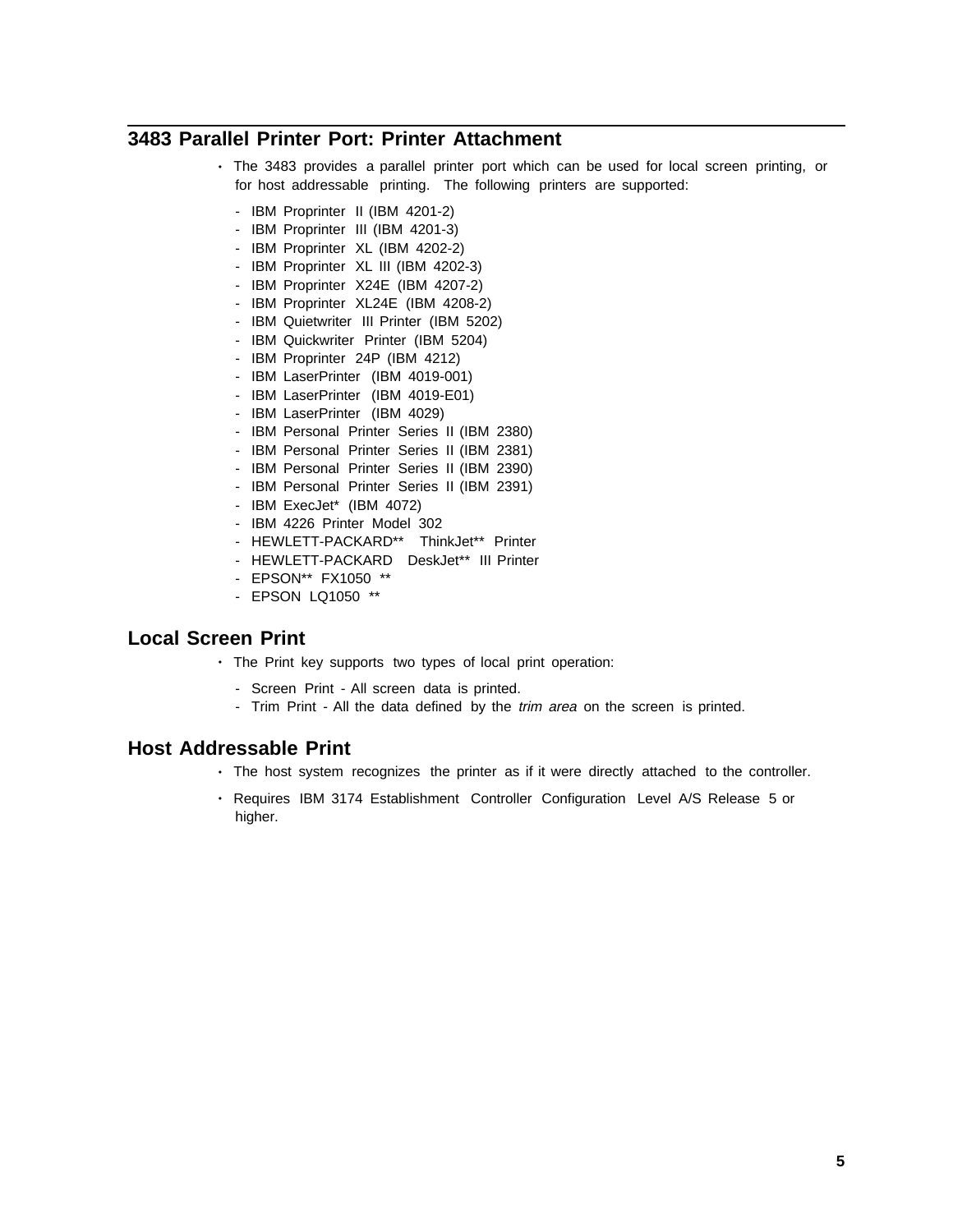### **International Standards, Guidelines and Programs**

### **ISO Standard 9241 Part 3**

This standard, developed by the ISO (International Organization for Standardization), addresses the following aspects of the monitor's operation:

- Character size, spacing and shape
- Character clarity the contrast between lit and unlit dots
- Screen linearity and "squareness"
- Screen image stability flicker and jitter
- Reflections and glare
- User controls brightness and contrast
- Monitor positioning (lift-tilt-swivel) adjustment of direction and angle

#### **MPR-II Guidelines**

This guideline, developed by the SWEDAC (Swedish Board for Technical Accreditation), recommends the limits for electric, magnetic, and electrostatic fields from workstations.

### **US EPA "Energy Star" Program**

This is a voluntary US EPA program for facilitating energy efficient office technology products.

The 3483 with selected IBM monitors meets the EPA "Energy Star" Program. For a list of supported monitors for attachment to the 3483 refer to "IBM PC Monitor Attachment Support: 3483" on page 9.

### **3483 Warranty, Maintenance and Service (United States)**

#### **Limited Warranty**

- 3483 includes a one-year or a three-year limited warranty. First year of warranty is IBM On-site Repair (IOR). The second and third year of warranty is Customer Carry-In Repair (CCR) via mail-in. Note: Customers can upgrade to IOR for the second and third year of warranty.
- For information regarding the terms and conditions of IBM's statement of limited warranty, please call 1-800-772-2227 in the U.S. or 1-800-465-7999 in Canada. In other countries, contact your IBM representative. Copies of IBM's statement of limited warranty are available upon request.

#### **Maintenance**

• Following the warranty period, optional IBM On-Site Repair (IOR) maintenance, for a fee, is available.

### **Service**

• To obtain service, contact your reseller or call IBM at 1-800-IBM-SERV (426-7378). Note: Proof of purchase may be required.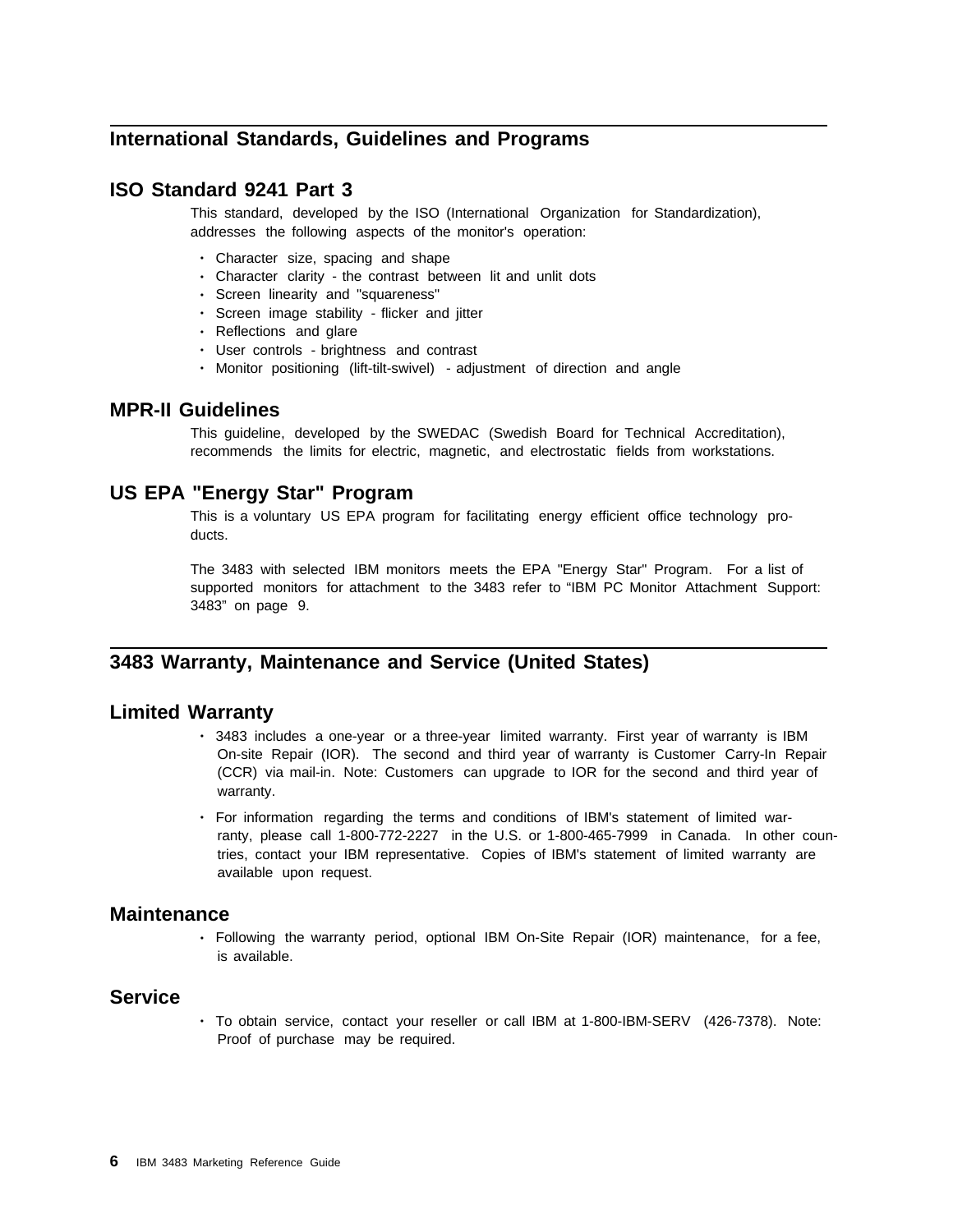# **3483 Ordering: Machine-Model-Feature (via AAS)**

| <b>Mchine-Model</b><br><b>Feature Code</b> | <b>Description</b>                                                                                                           |
|--------------------------------------------|------------------------------------------------------------------------------------------------------------------------------|
| V <sub>11</sub><br>V13                     | Modular Logic Unit only (no IBM PC monitor), 1-year warranty<br>Modular Logic Unit only (no IBM PC monitor), 3-year warranty |
| FC9122<br>FC9986                           | 122-key Typewriter Keyboard<br>Power cord 6 foot (Chicago)                                                                   |
|                                            |                                                                                                                              |
| States)" on page 6.                        | Note: For warranty information, refer to "3483 Warranty, Maintenance and Service (United                                     |

# **3483 Ordering: Part Numbers (via GEMS)**

| Part<br><b>Number</b>                                                                                                     | <b>Machine</b><br>Model | <b>IBM PC</b><br><b>Monitor</b> | Warranty         | Keyboard                         |
|---------------------------------------------------------------------------------------------------------------------------|-------------------------|---------------------------------|------------------|----------------------------------|
| 66G1800<br>66G1825                                                                                                        | 3483-V11<br>3483-V13    | None<br>None                    | 1 year<br>3 year | 122-Typewriter<br>122-Typewriter |
| <b>Note:</b> For warranty information, refer to "3483 Warranty, Maintenance and Service (United<br>States)"<br>on page 6. |                         |                                 |                  |                                  |

# **3483 Element Part Numbers**

| Item                           | <b>Element Part</b><br><b>Number</b> |
|--------------------------------|--------------------------------------|
| 3483-V Modular Logic Unit      | 66G1720                              |
| 3483-V User's Guide Ship Group | 66G1752                              |
| 122-key Typewriter Keyboard    | 1394099                              |
| Power Cord 9 ft.               | 6952300                              |
| Power Cord 6 ft. (Chicago)     | 6952301                              |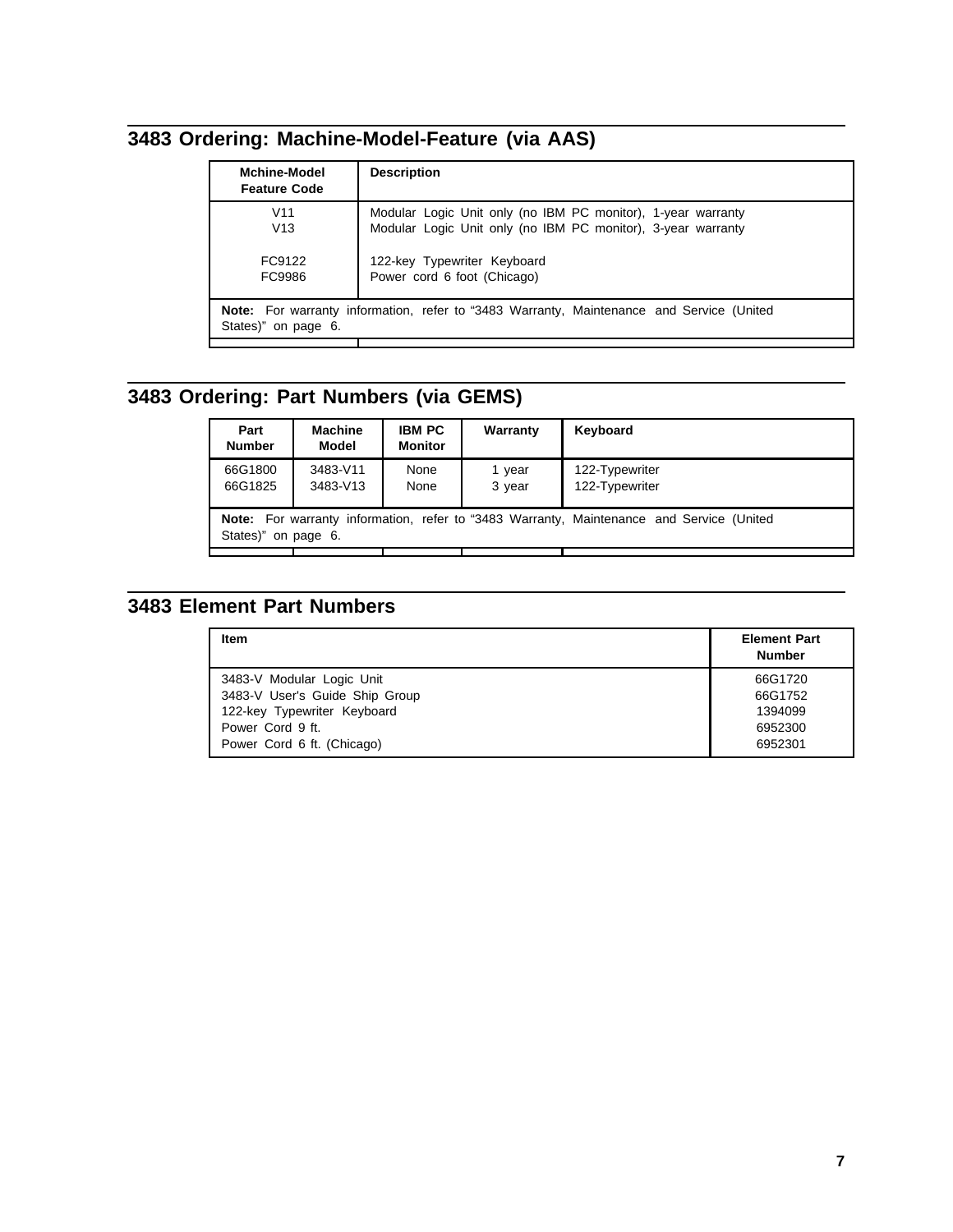# **3483 Technical Specifications**

## **Physical**

| <b>Element</b>                 | Width<br><b>Depth</b> |                   | <b>Height</b>   | Weight          |
|--------------------------------|-----------------------|-------------------|-----------------|-----------------|
| Modular Logic Unit             | 322 mm (12.7 in.)     | 322 mm (12.7 in.) | 60 mm (2.4 in.) | 2.6 kg (5.7 lb) |
| 122-key Typewriter<br>Keyboard | 533 mm (21.0 in.)     | 215 mm (8.5 in.)  | 64 mm (2.4 in.) | 2.5 kg (5.5 lb) |

### **Formats, Resolution**

Supported screen formats and screen resolution is monitor dependent. For a list, refer to "IBM PC Monitor Attachment Support: 3483" on page 9.

### **Environmental (Modular Logic Unit Only)**

| Environment<br>Temperature |                              | <b>Relative Humidity</b> | <b>Wet Bulb</b> |
|----------------------------|------------------------------|--------------------------|-----------------|
| Operating                  | 10.0 - 40.0 °C (50 - 104 °F) | 8 - 80%                  | 27.0 °C (81 °F) |
| Non-Operating              | 10.0 - 60.0 °C (34 - 140 °F) | $5 - 80%$                | 29.0 °C (84 °F) |

## **Electrical (Modular Logic Unit Only)**

| Voltage                                | Power            | Consumption    | <b>Heat Output</b> |
|----------------------------------------|------------------|----------------|--------------------|
| 100 - 250 V ac, 50/60 Hz, Single Phase | 0.020 kVA, 0.2 A | vatts $(Avg.)$ | 37 BTU/hr          |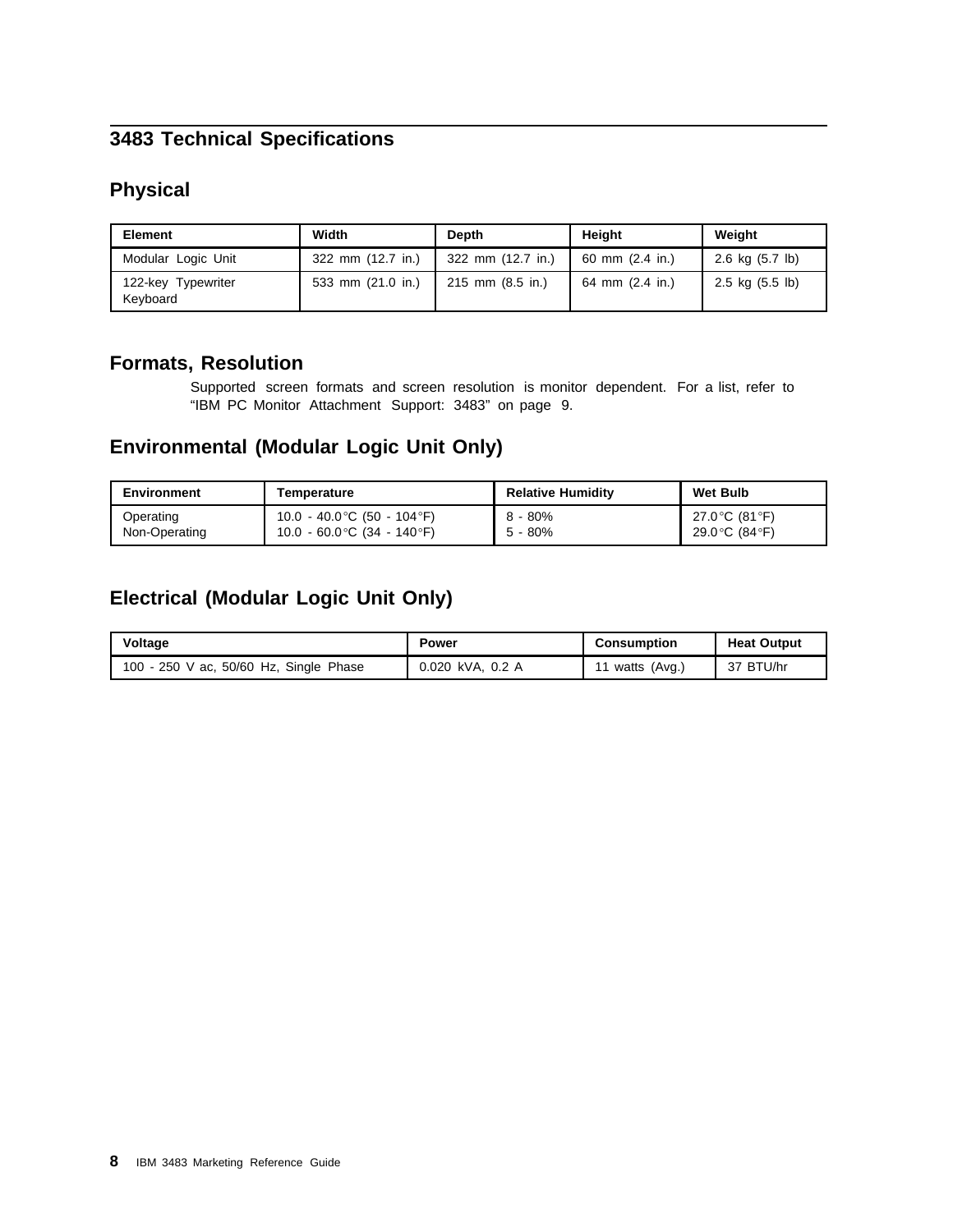### **IBM PC Monitor Attachment Support: 3483**

### **General**

The following table lists the supported IBM monitors:

- **Monitor**: Lists the Machine Type-Model. Optional monitor Brand Name is listed in parenthesis. Not all monitors are available in every geography.
- **Tube Size and Type**: Tube Size is the CRT diagonal dimension and the Tube Type is the CRT technology.
- **Viewable Image Size**: Lists the monitor's viewable image size.
- **Notes**: List any notes that may apply to a monitor.
- **M2 (Mode 2)**: Supports 24 rows by 80 columns (Mode 2) screen format. Italics/Underscore indicate ISO 9241 Part 3 compliant.
- **M3 (Mode 3)**: Supports 32 rows by 80 columns (Mode 3) screen format. Italics/Underscore indicate ISO 9241 Part 3 compliant.
- **M4 (Mode 2)**: Supports 43 rows by 80 columns (Mode 4) screen format. Italics/Underscore indicate ISO 9241 Part 3 compliant.
- **M5 (Mode 5)**: Supports 27 rows by 132 columns (Mode 5) screen format. Italics/Underscore indicate ISO 9241 Part 3 compliant.
- **M6 (Mode 6)**: Supports 50 rows by 80 columns reference screen (Mode 6) format.
- **RR (Refresh Rate)**: Lists the monitor's operating refresh rate.
- **Group**: Defines the screen resolution (Group A or Group B) when operating in M2, M3, M4, M5 or M6.

| <b>Screen Formats</b>                       | <b>Resolution - Group A</b> | <b>Resolution - Group B</b> |
|---------------------------------------------|-----------------------------|-----------------------------|
| 80 columns by 24 rows (M2/Mode 2)           | 960 pels by 529 pels        | 720 pels by 479 pels        |
| 80 columns by 32 rows (M3/Mode 3)           | 960 pels by 499 pels        | 720 pels by 466 pels        |
| 80 columns by 43 rows (M4/Mode 4)           | 960 pels by 664 pels        | 720 pels by 444 pels        |
| 132 columns by 27 rows (M5/Mode 5)          | 1188 pels by 508 pels       | 1188 pels by 480 pels       |
| 80 columns by 50 rows (M6/Reference Screen) | 960 pels by 654 pels        | Not Supported               |

#### **Notes:**

Resolution - Group A allows the monitor the capability to display characters using an ergonomic character font.

- **Monitor Adapter**: The monitor adapter part number required. IBM includes a monitor adapter with every 3483. If Monitor Adapter is not used, monitor operates as follows: - M2, M3, M4 is supported, M5 or M6 is not supported.
	- Power Management to US EPA Energy Star levels are not supported.
	- Monitors operate in 60 hz refresh rate.
	- Monitors operate in Group B screen resolution (ergonomic character font is not supported).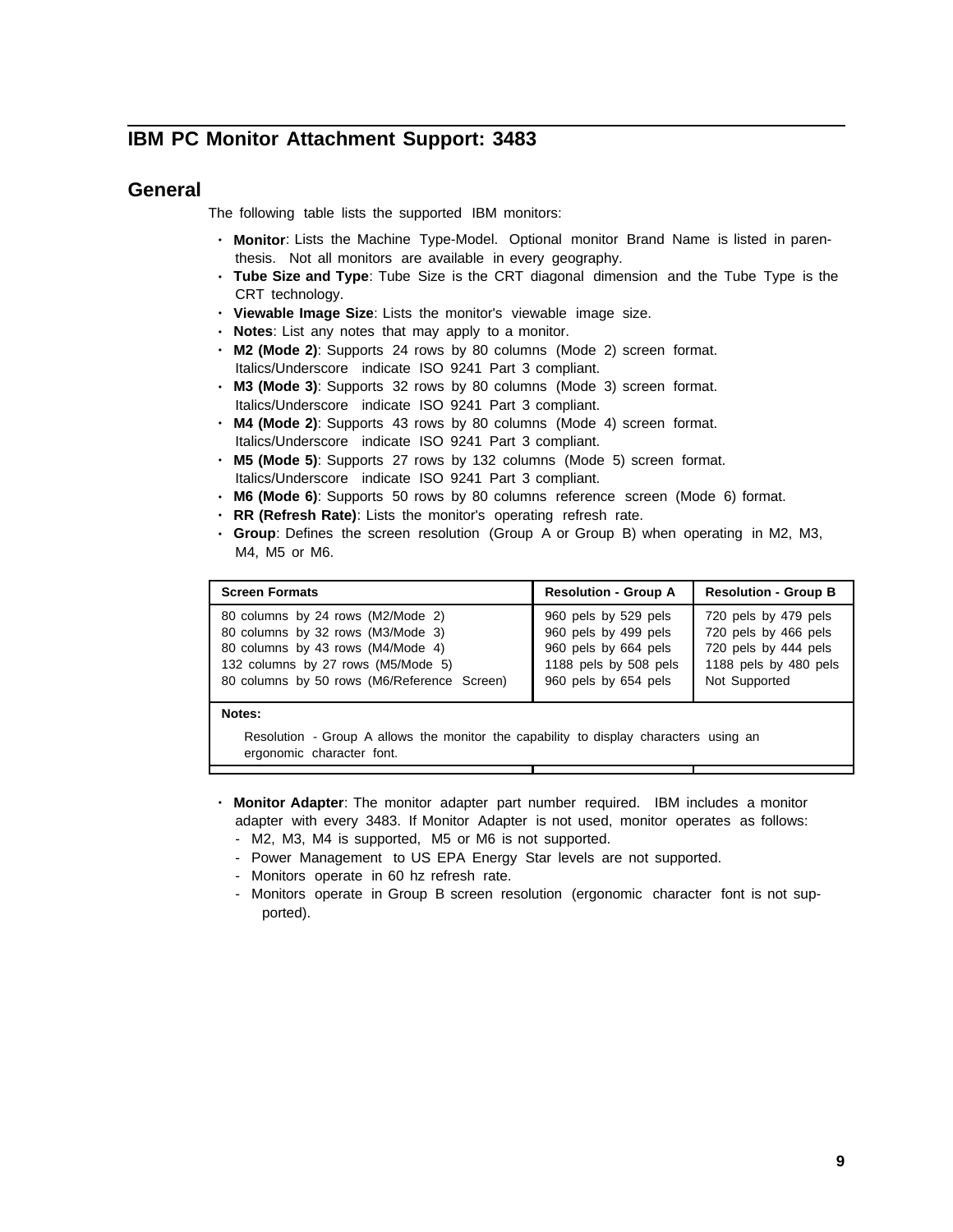| <b>Monitor</b>    | <b>Tube and</b><br><b>Size Type</b> | <b>Viewable</b><br><b>Image Size</b> | M2         | MЗ         | M4   | M <sub>5</sub> | M <sub>6</sub> | <b>RR</b> | Group | <b>Monitor</b><br><b>Adapter</b> |
|-------------------|-------------------------------------|--------------------------------------|------------|------------|------|----------------|----------------|-----------|-------|----------------------------------|
| 6540(G42)         | 14" Conv.                           | 13.2"                                | Yes        | Yes        | ---  | Yes            | $---$          | 75        | A     | 96G1999                          |
| 6540(G42) 4       | 14"<br>Conv.                        | 13.2"                                | Yes        | Yes        | Yes  | Yes            | $---$          | 75        | B     |                                  |
| 6541(G51)         | 15" FST                             | 13.6"                                | Yes        | Yes        | $--$ | Yes            | $---$          | 75        | A     | 96G1999                          |
| 6541(G51) 4       | <b>15" FST</b>                      | 13.6"                                | Yes        | Yes        | Yes  | Yes            | $---$          | 75        | B     |                                  |
| 6546-xAx(G54)     | <b>15" FST</b>                      | 13.7"                                | Yes        | Yes        | Yes  | Yes            | Yes            | 75        | A     | 96G1999                          |
| 6547-xAx(G74)     | 17" FST                             | 15.9"                                | Yes        | Yes        | Yes  | Yes            | Yes            | 75        | A     | 96G1999                          |
| 6549-x0x(G94)     | 19" FST                             | 17.8"                                | Yes        | Yes        | Yes  | Yes            | Yes            | 75        | A     | 96G1999                          |
|                   |                                     |                                      |            |            |      |                |                |           |       |                                  |
| 6542-1xx(G40)     | 14"<br>Conv.                        | 12.3"                                | Yes        | Yes        | Yes  | ---            | $---$          | 60        | B     |                                  |
| 6542-1xx(G40) 1,2 | 14"<br>Conv.                        | 12.3"                                | Yes        | Yes        | Yes  | Yes            | ---            | 72        | B     |                                  |
| 6542-3xx(G41)     | 14"<br>Conv.                        | 13.0"                                | <u>Yes</u> | <u>Yes</u> | Yes  | Yes            | Yes            | 75        | A     | 96G1999                          |
| 6543-3xx(G50)     | 15" FST                             | 13.4"                                | Yes        | Yes        | Yes  | Yes            | Yes            | 75        | A     | 96G1999                          |
| 6546-x0x(G52)     | 15" FST                             | 13.6"                                | Yes        | Yes        | Yes  | Yes            | Yes            | 75        | A     | 96G1999                          |
| 6544-xxx(G70) 3   | <b>17" FST</b>                      | 15.7"                                | Yes        | Yes        | Yes  | Yes            | Yes            | 75        | A     | 96G1999                          |
| 6547-x0x(G72)     | 17" FST                             | 15.7"                                | Yes        | Yes        | Yes  | Yes            | Yes            | 75        | A     | 96G1999                          |
| 6545-xxx(G200)    | 20"<br>Conv.                        | 18.4"                                | Yes        | Yes        | Yes  | Yes            | Yes            | 75        | A     | 96G1999                          |
| 6324(14V)         | Conv.<br>14"                        | 13.0"                                | <u>Yes</u> | <u>Yes</u> | Yes  | Yes            | Yes            | 75        | Α     |                                  |
| 6325(15V)         | <b>FST</b><br>15"                   | 13.7"                                | Yes        | Yes        | Yes  | Yes            | Yes            | 75        | Α     |                                  |
| 6327(17V)         | 17" FST                             | 15.6"                                | Yes        | Yes        | Yes  | Yes            | Yes            | 75        | A     |                                  |
| 9524(14P)         | 14"<br>Conv.                        | 13.0"                                | Yes        | Yes        | Yes  | Yes            | Yes            | 75        | Α     |                                  |
| 9525(15P)         | <b>FST</b><br>15"                   | 13.7"                                | Yes        | Yes        | Yes  | Yes            | Yes            | 75        | A     |                                  |
| 9527(17P) 3       | 17"<br>Conv.                        | 15.4"                                | <u>Yes</u> | Yes        | Yes  | Yes            | Yes            | 75        | A     |                                  |
| 6527              | 9"<br>Conv.                         | 8.0"                                 | Yes        | Yes        | Yes  | $- - -$        | $---$          | 60        | B     |                                  |
|                   |                                     |                                      |            |            |      |                |                |           |       |                                  |

#### **Notes:**

**1** By default, the 6542-1xx operates at M2, M3, M4 at 60Hz Refresh Rate. The 6542-1xx is capable of operating in M2, M3, M4, M5 at 72Hz Refresh Rate. Function must be manually selected by:

- To enable M2, M3, M4, M5 at 72Hz Refresh Rate, using '3488/3489 Resolution Override Option: From the 3488/3489, press 'ALT-F20' from 'Test Workstation' menu, press 'F3' to change the indicator on status line to "M2", then press 'Enter' to save.
- **2** The 6542-1xx supports power saver to US EPA Energy Star Levels. Function must be manually selected by:
	- To enable Power Management: From the 3488/3489, press 'ALT-F18' from 'Test Workstation' menu, press 'F2' to change the indicator on status line to "S1", then press 'Enter' to save.
- **3** The 6544, 9527 are capable of ISO compliance in M2. Function must be manually selected by:
	- To enable ISO compliant Alternate Font type, using '3488/3489 Resolution Override Option: From the 3488/3489, press 'ALT-F20' from 'Test Workstation' menu, press 'F7' to change the indicator on status line to "M6", then press 'Enter' to save.
- **4** The 6540, 6541 is capable of operating in M2, M3, M4, M5 at 75Hz Refresh Rate, Group 'B' Screen Resolution, and Power Management. Function must be manually selected by:
	- Remove the Monitor adapter.
	- To enable Power Management: From the 3488/3489, press 'ALT-F18' from 'Test Workstation' menu, press 'F2' to change the indicator on status line to "S1", then press 'Enter' to save
	- To enable M2, M3, M4, M5 at 75Hz Refresh Rate, using '3488/3489 Resolution Override Option: From the 3488/3489, press 'ALT-F20' from 'Test Workstation' menu, press 'F5' to change the indicator on status line to "M4", then press 'Enter' to save.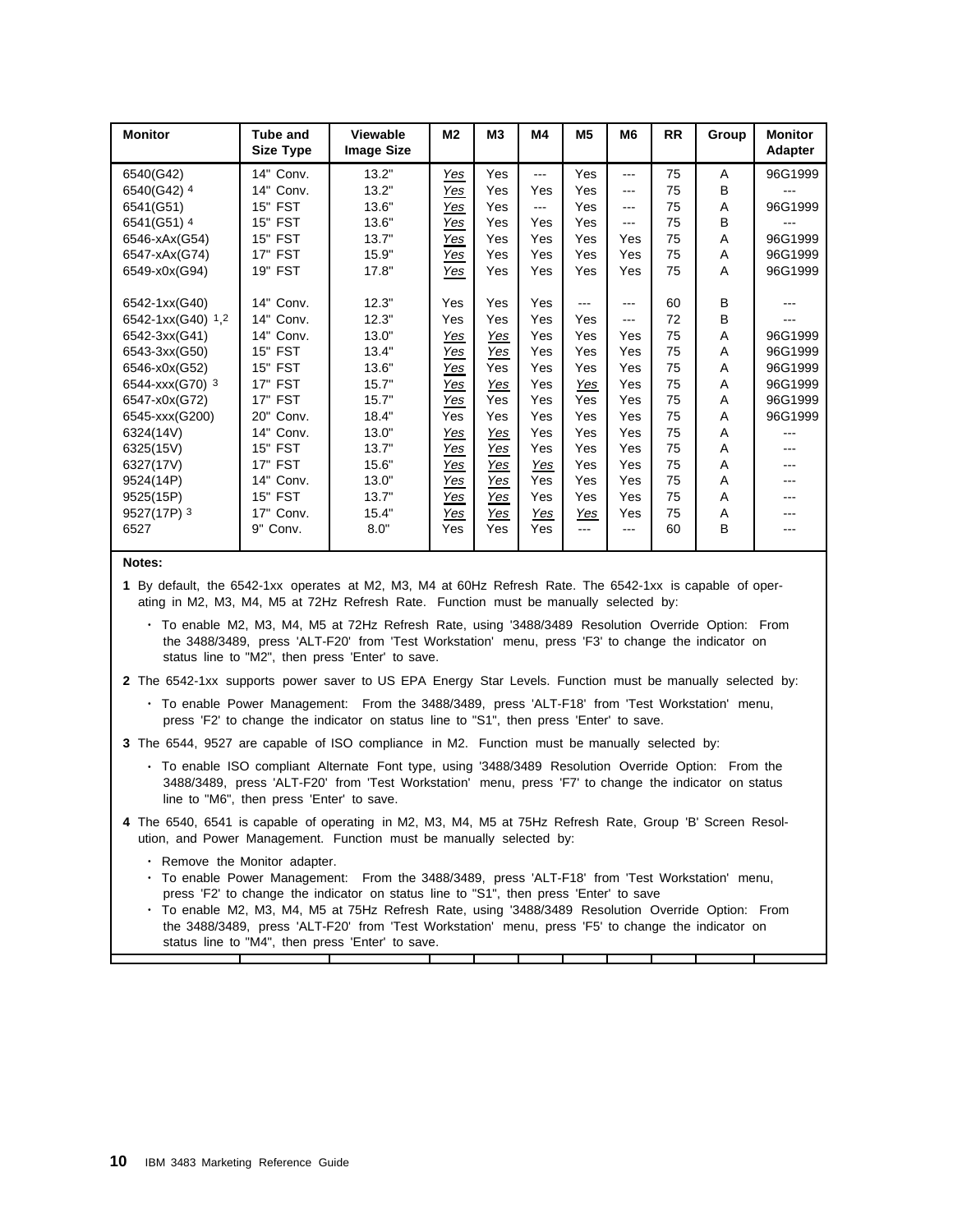### **Resolution Override Option**

This sections describes the 3483 Resolution Override option. This option overrides the default resolution and refresh rate, of the monitor attached, with one of Resolution Override Modes shown in the table below. The following may be used for the monitor to display Mode 5 (27 rows by 132 columns) or Mode 6 Reference Screen (50 rows by 80 columns) if the monitor has the capability.

**Note:** If you do override with a resolution which does not meet, or exceeds, the capability of the monitor attached, unpredictable results can occur.

| 3483<br><b>Resolution Override</b><br><b>Mode</b>                                                                                                                      | <b>Resolution (Screen Format)</b>                                                                                               | <b>Monitor's</b><br><b>Operating</b><br><b>Horizontal</b><br><b>Line Rate</b> |                                                          |  |  |
|------------------------------------------------------------------------------------------------------------------------------------------------------------------------|---------------------------------------------------------------------------------------------------------------------------------|-------------------------------------------------------------------------------|----------------------------------------------------------|--|--|
| $MO$ .<br>(Monitor Default Mode)                                                                                                                                       | Based on IBM Monitor 1<br>attached                                                                                              | Based on IBM<br>Monitor 1<br>attached                                         |                                                          |  |  |
| $M1$ .                                                                                                                                                                 | 720 by 479 (Mode 2/M2)<br>720 by 466 (Mode 3/M2)<br>720 by 444 (Mode 4/M4)                                                      | 60<br>60<br>60                                                                |                                                          |  |  |
| M2                                                                                                                                                                     | 720 by 479 (Mode 2/M2)<br>720 by 466 (Mode 3/M3))<br>720 by 444 (Mode 4/M4)<br>1188 by 480 (Mode 5/M5)                          | 72<br>72<br>72<br>72                                                          | 37.8 KHz<br>37.8 KHz<br>37.8 KHz<br>37.8 KHz             |  |  |
| M3                                                                                                                                                                     | 720 by 479 (Mode 2/M2)<br>720 by 466 (Mode 3/M3)<br>720 by 444 (Mode 4/M4)                                                      | 75<br>75<br>75                                                                | 39.5 KHz<br>39.5 KHz<br>39.5 KHz                         |  |  |
| M4                                                                                                                                                                     | 720 by 479 (Mode 2/M2)<br>720 by 466 (Mode 3/M3)<br>720 by 444 (Mode 4/M4)<br>1188 by 480 (Mode 5/M5)                           | 39.5 KHz<br>39.5 KHz<br>39.5 KHz<br>39.5 KHz                                  |                                                          |  |  |
| M <sub>5</sub>                                                                                                                                                         | 960 by 529 (Mode 2/M2)<br>960 by 499 (Mode 3/M3)<br>960 by 664 (Mode 4/M4)<br>1188 by 508 (Mode 5/M5)<br>960 by 654 (Mode 6/M6) | 75<br>75<br>75<br>75<br>75                                                    | 41.7 KHz<br>41.7 KHz<br>55.3 KHz<br>46.6 KHz<br>55.3 KHz |  |  |
| M6<br>960 by 529 (Model 2/M2) 2<br>75<br>960 by 499 (Mode 3/M3)<br>75<br>960 by 664 (Mode 4/M4)<br>75<br>1188 by 508 (Mode 5/M5)<br>75<br>960 by 654 (Mode 6/M6)<br>75 |                                                                                                                                 | 41.7 KHz<br>41.7 KHz<br>55.3 KHz<br>46.6 KHz<br>55.3 KHz                      |                                                          |  |  |
| Notes:<br>1                                                                                                                                                            | The monitor attached, operates at the: default screen resolution/screen format, and default                                     |                                                                               |                                                          |  |  |

refresh rate as listed in the previous table.

**2** The character font displayed meets the ISO Standard 9241 Part 3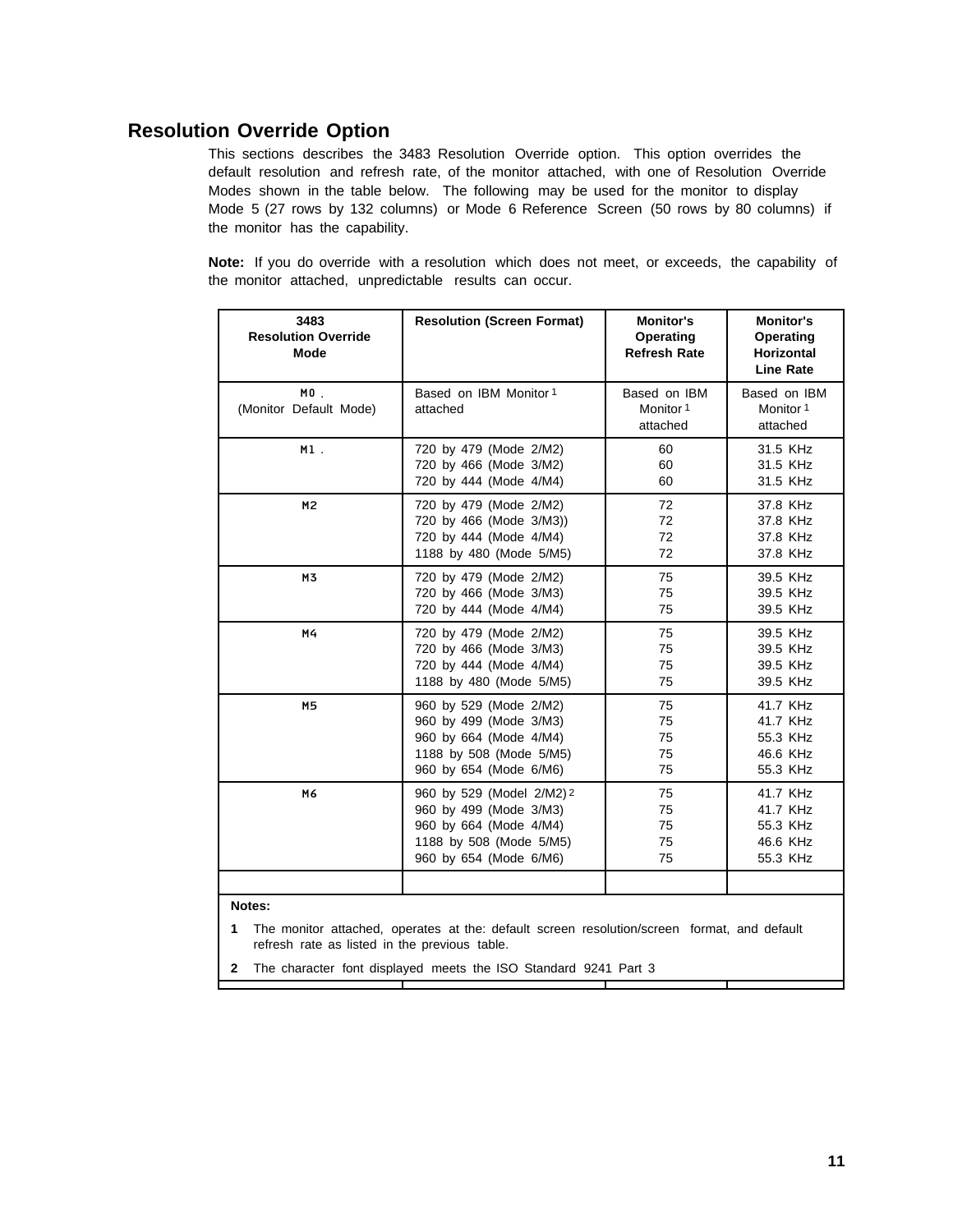The following steps can be followed for Resolution Override.

- 1. Enter 3483 'Off-line Setup' by press and holding the spacebar while the 3483 is powered on.
- 2. In 'Off-line Setup' select 'Test Workstation'.
- 3. Display current resolution mode by pressing and holding the **Alt** key, then press the **F20** key. One of the following symbols appears in the Operator Information Area which indicate the current mode, resolution and refresh rate: M0 The resolution, refresh rate are set in the default mode of the monitor attached. M1 The resolution, refresh rate are set in Resolution Override Mode 1. M2 The resolution, refresh rate are set in Resolution Override Mode 2. M3 The resolution, refresh rate are set in Resolution Override Mode 3. M4 The resolution, refresh rate are set in Resolution Override Mode 4. M5 The resolution, refresh rate are set in Resolution Override Mode 5. M6 The resolution, refresh rate are set in Resolution Override Mode 6. 4. Select desired Resolution Override Mode by pressing one of the following function keys to change the mode of the resolution and refresh rate.
	- **F1 :** Set the resolution, refresh rate to the default mode.
	- **F2 :** Set the resolution, refresh rate to Resolution Override Mode 1.
	- **F3 :** Set the resolution, refresh rate to Resolution Override Mode 2.
	- **F4 :** Set the resolution, refresh rate to Resolution Override Mode 3.
	- **F5 :** Set the resolution, refresh rate to Resolution Override Mode 4.
	- **F6 :** Set the resolution, refresh rate to Resolution Override Mode 5.
	- **F7 :** Set the resolution, refresh rate to Resolution Override Mode 6.
- 5. Save the new Resolution Override Mode by pressing the **Enter** key. To cancel and not change the current Resolution Mode, press the **Reset** key.
	- **Note:** In off-line mode the screen panel is displayed with the default resolution. The resolution override is not activated until you exit to on-line operation.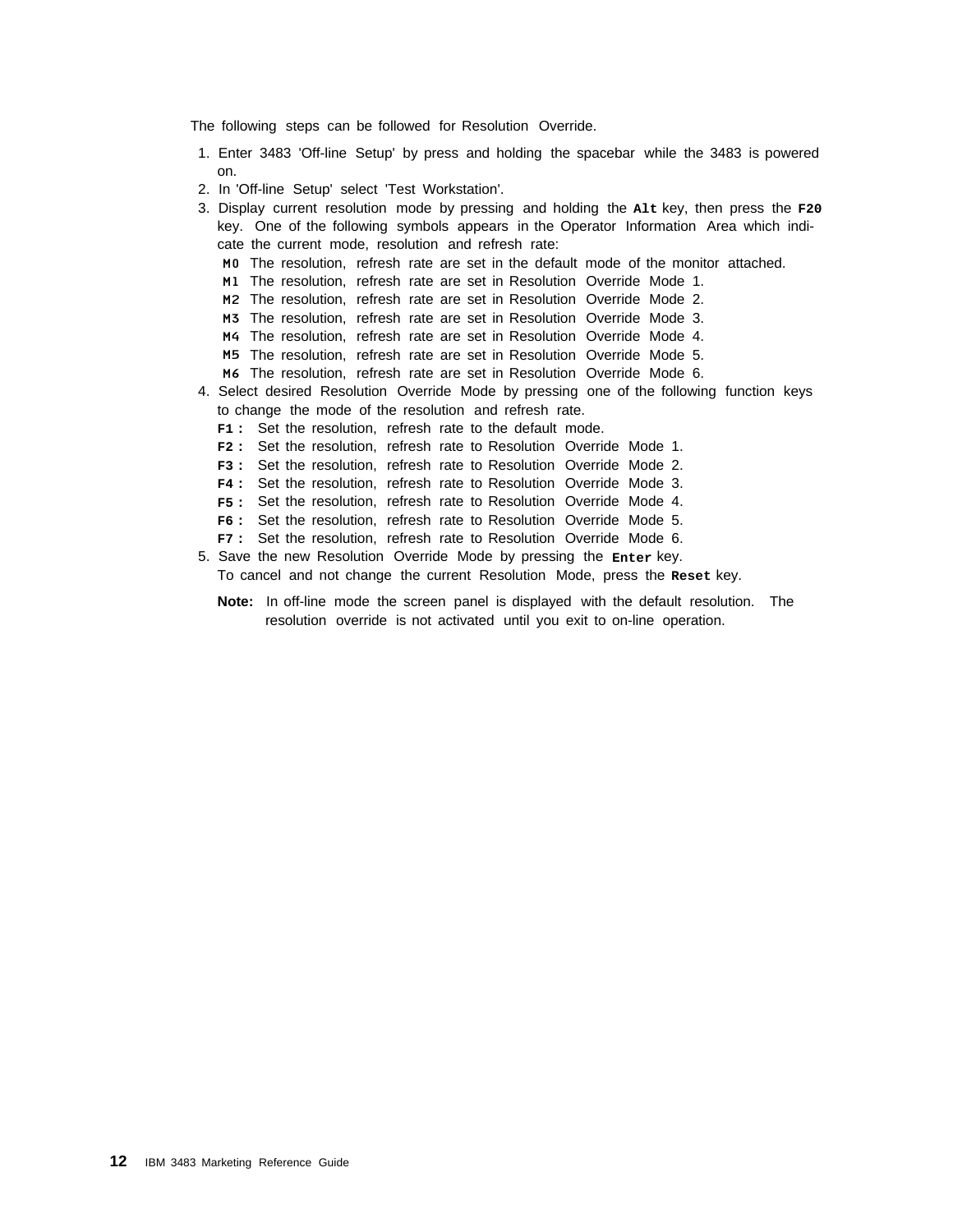## **3483 Marketing Resources, Manuals**

### **IBM PSG Fax System (1-800-IBM-3395)**

| Fax Doc#                | Item                                                                                                                                                                                                                    |
|-------------------------|-------------------------------------------------------------------------------------------------------------------------------------------------------------------------------------------------------------------------|
| 11091<br>11103<br>11152 | InfoWindow II 3483 - Marketing Reference Guide<br>General Purpose Monitors (G42, G51, G54, G74, G94) - Specification Sheet<br>Monitors (G42, G51, G54, G74, G94, P72, P92, P202, 9514, 9516)<br>Product Reference Guide |

| Fax Doc#             | Item                                                                                                                                                                                                                    |
|----------------------|-------------------------------------------------------------------------------------------------------------------------------------------------------------------------------------------------------------------------|
| 7609<br>4261<br>4262 | InfoWindow II 3483 - Marketing Reference Guide<br>General Purpose Monitors (G42, G51, G54, G74, G94) - Specification Sheet<br>Monitors (G42, G51, G54, G74, G94, P72, P92, P202, 9514, 9516)<br>Product Reference Guide |

### **IBM Market Tools (MKTTOOLS) - IBM Systems**

| Package<br>Name | <b>Item</b>                                    |
|-----------------|------------------------------------------------|
| G5209424        | InfoWindow II 3483 - Marketing Reference Guide |

• To obtain a package from MKTTOOLS, enter the following VM/PROFS command (substitute ???????? with the above package name):

TOOLS SENDTO USDIST MKTTOOLS MKTTOOLS GET ???????? PACKAGE

### **Manuals**

| <b>Form Number</b> | ltem                                                |
|--------------------|-----------------------------------------------------|
| GA18-7645          | InfoWindow II 3483 User's Guide                     |
| SY18-2338          | InfoWindow II 3483 and 3488 Maintenance Information |